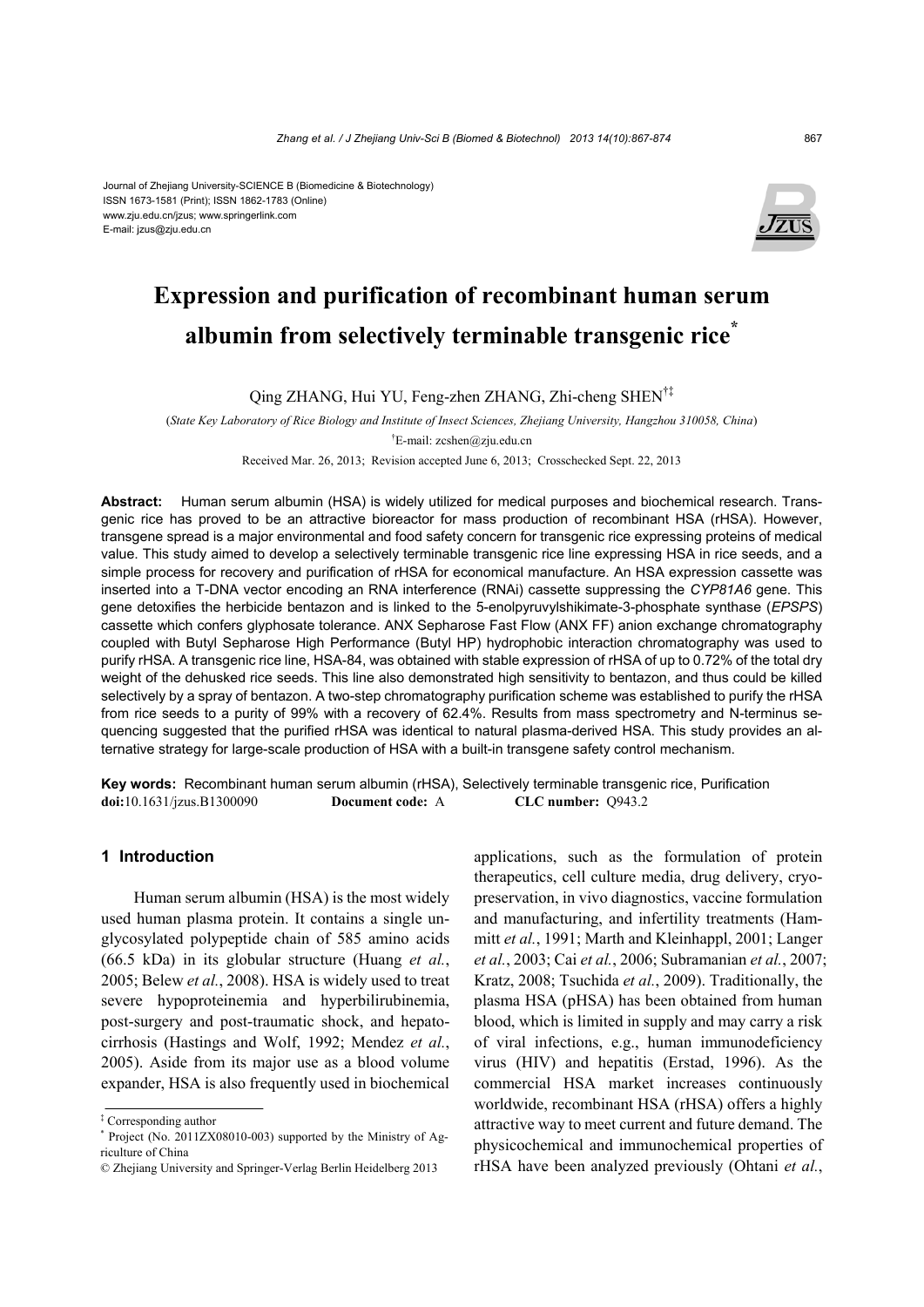1998; Bosse *et al.*, 2005; He *et al.*, 2011), and found to be comparable in safety and tolerability to those of its natural counterpart, pHSA.

Aside from the traditional yeast expression system (Chuang and Otagiri, 2007), various genetically modified plants have been explored to express heterogeneous HSA, including potato (Farran *et al.*, 2002), tobacco (Dong *et al.*, 2012), and rice (Huang *et al.*, 2005). Among the different plant platforms, transgenic rice seed shows great potential for HSA expression because of its low-cost production feasibility (Huang *et al.*, 2007; He *et al.*, 2011). However, the major concern about using rice to produce rHSA is unintentional spreading of the transgene into the food chain. Although physical containment measures (isolation zones, buffer zones, fencing, etc.) have been taken to contain transgenes, incidents of transgene escape have still occurred (Fox, 2003; Vermij, 2006; Ledford, 2007). No method has yet been reported that involves using chemical traits to prevent transgenes from spreading into regular rice, and which may be applicable to an rHSA bioreactor system. Therefore, a simple and reliable containment method is highly desirable from a biosafety point of view. Since purifying recombinant proteins from plant biomass may represent up to more than 80% of the final product costs (Kusnadi *et al.*, 1997), a simplified downstream scheme is required urgently to refine rHSA for commercially acceptable production.

Based on our previous work (Lin *et al.*, 2008), we have developed a transgenic rice expression system for rHSA with a novel built-in transgene containment technology. An rHSA expression cassette is coupled with a glyphosate resistance gene and an RNA interference (RNAi) cassette rendering bentazon susceptivity. In this study, we report the creation of a transgenic line, which stably expresses high levels of rHSA in seeds and can be selectively terminated by bentazon to contain its spread. We also describe a simple and optimized scheme for rHSA purification.

## **2 Materials and methods**

#### **2.1 Vector construction**

The HSA sequence from *Homo sapiens* (gb:CAA01491) was optimized with a rice codon bias and synthesized by Shanghai Sangon Co., Ltd., China. A corn phosphoenolpyruvate carboxylase (PEPC) terminator was added after the stop codon. An *Xba*I site was introduced at the 5′-end and a *Kpn*I site was added to the 3′-end of the synthetic gene. This synthetic gene was linked to a DNA fragment consisting of the rice glutelin Gt1 promoter and its signal peptide to target the rHSA into the rice seeds. The Gt1 promoter and the synthetic HSA gene including the terminator were digested with *Hin*dIII/*Xba*I and *Xba*I/ *Kpn*I, respectively, and ligated in a three-way ligation into the pCAMBIA1300 vector backbone (CAMBIA, Australia) pre-digested with *Hin*dIII and *Kpn*I. The resulting vector was named p1300-HSA. The fragment G6-P450-RNAi, consisting of glyphosate tolerance 5-enolpyruvylshikimate-3-phosphate synthase (*EPSPS*) gene G6 (gb:EU169459) directed by the *Zea mays* polyubiquitin-1 promoter (ZmUbi) and the reverse repeat sequence for RNAi against *CYP81A6* (gb:DQ341412) (Pan *et al.*, 2006) directed by the cauliflower mosaic virus 35S promoter (CaMV35S), was released from the plasmid pG6-450i by *Kpn*I and *Xho*I digestion as described previously (Lin *et al.*, 2008). This G6-P450-RNAi cassette was linked to the plasmid p1300-HSA pre-digested with *Kpn*I and *Xho*I. The resulting binary vector for rice transformation, named pCAMBIA1300-HSA-G6-P450-RNAi, includes the HSA expression, glyphosate resistance, and RNAi cassettes (Fig. 1).

## **2.2 Rice transformation**

The T-DNA transformation construct pCAM-BIA1300-HSA-G6-P450-RNAi was introduced into *Agrobacterium tumefaciens* (LBA4404) using an electroporator (Eppendorf, Germany) according to the manufacturer's instructions. A local rice cultivar "Xiushui-110" (*Oryza sativa* L. ssp. *japonica*) was transformed using the method reported previously with minor modifications (Hiei *et al.*, 1994). Glyphosate (Sigma, USA) with a final concentration of 2 mmol/L was used as the selection agent.

### **2.3 Spraying of herbicides**

Plants of transgenic rice line HSA-84 and untransformed rice were grown in solution in the greenhouse. Herbicide spray tests were carried out when the height of the rice seedlings reached about 20 cm. The plants were all sprayed with either bentazon or glyphosate using a handheld sprayer.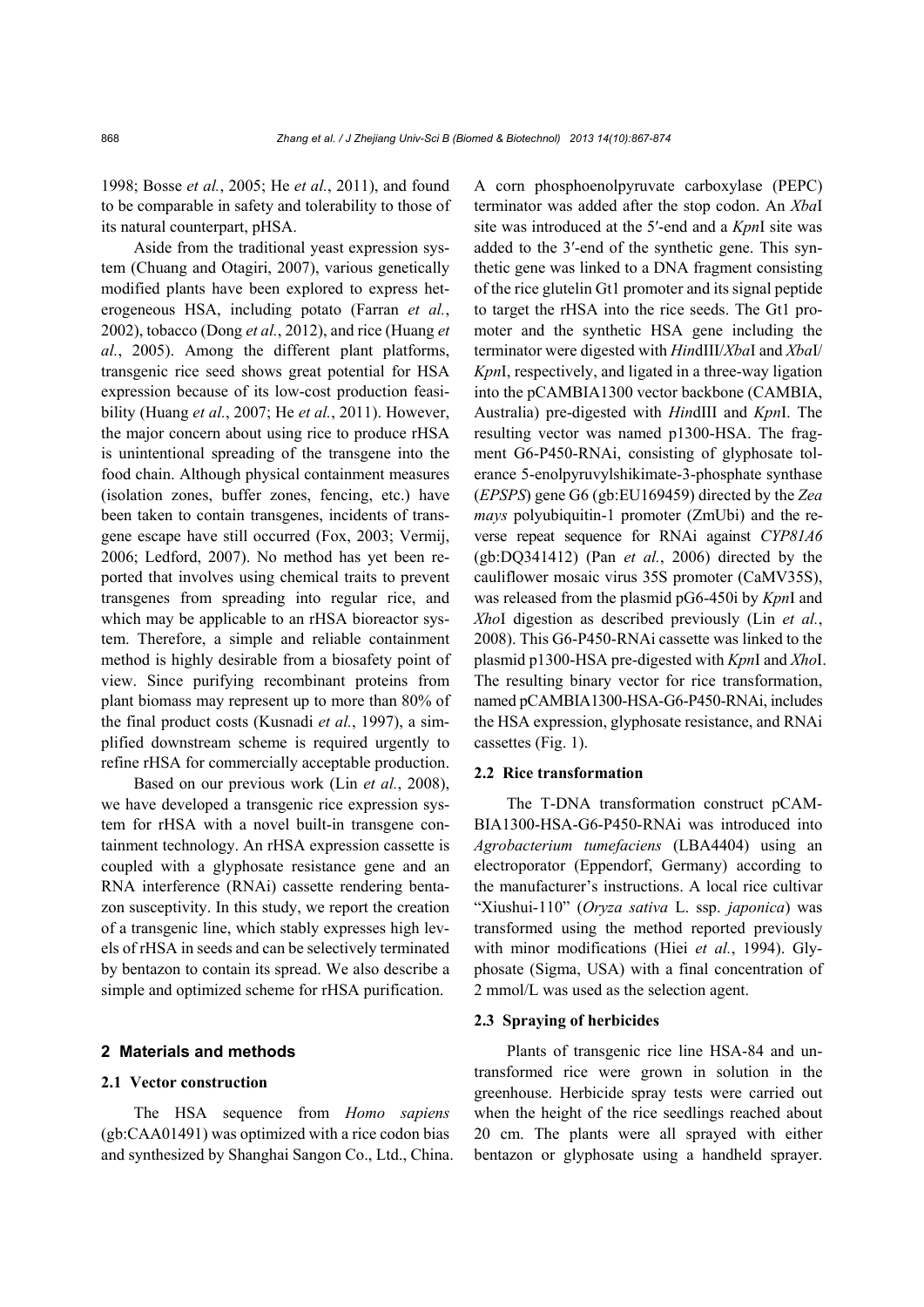

**Fig. 1 Diagram of the T-DNA containing the rHSA expression cassette for rice transformation**  LB and RB: left and right borders of the T-DNA, respectively; Gt1: rice glutelin Gt1 promoter; HSA: human serum albumin; PEPC: corn phosphoenolpyruvate carboxylase terminator; ZmUbi: *Zea mays* polyubiquitin-1 promoter; G6: 5-enolpyruvylshikimate-3-phosphate synthase isolated from *Pseudomonas putida* fused with chloroplast transit peptide at the N-terminus; t35S: cauliflower mosaic virus 35S terminator; p35S: cauliflower mosaic virus 35S promoter; P450-RNAi: reverse repeat sequence for RNA interference against *CYP81A6*

For the glyphosate tolerance test, 41% propylamine amine salt of glyphosate (Roundup®, Monsanto, USA) was diluted to a final concentration of 0.2% for spraying. For the bentazon susceptibility assay, a 48% bentazon solution (Basagran®, BASF, Germany) was sprayed at a concentration of 2000 mg/L.

## **2.4 Protein analysis and quantification**

Sodium dodecyl sulfate polyacrylamide gel electrophoresis (SDS-PAGE) analyses were performed using a Mini-Protean® Tetra Cell Electrophoresis System (Bio-Rad, USA) with 12% gels. The protein concentrations were measured using the Bradford (1976)'s method with 99% purity commercial pHSA (ProSpec, USA) as the standard. The absorbance of the samples at 595 nm was recorded with a VersaMax ELISA Microplate Reader (Molecular Devices, USA). The quantification of rHSA was determined using the ELISA Human Albumin Quantification Kit (Bethyl Laboratories, USA) based on the manufacturer's instructions.

# **2.5 Isolation and purification of rHSA from transgenic rice seeds**

The powder from transgenic rice seeds was milled in 25 mmol/L phosphate buffer (PBS; pH 8.0) at a ratio of 1:5 (w/v) for 2 h to obtain a crude extract. After the addition of 10 mmol/L sodium caprylate, the crude extract was immersed in a thermostatic water bath for 30 min at 68 °C. The mixture was precipitated at pH 4.5 for 4 h at room temperature. The supernatant was adjusted to pH 8.0 before being loaded onto an ANX Sepharose Fast Flow (ANX FF; GE Healthcare, USA) column that had been equilibrated with 25 mmol/L PBS (pH 8.0) prior to sample application. The adsorbed rHSA was eluted with

25 mmol/L PBS containing 150 mmol/L NaCl (pH 8.0). The eluted peak containing the target protein was further applied to a Butyl Sepharose High Performance (Butyl HP; GE Healthcare) column equilibrated with buffer containing 25 mmol/L PBS and 1.2 mol/L ammonium sulfate, at pH 7.0. The binding targeted protein was finally eluted with buffer containing 25 mmol/L PBS and 0.5 mol/L ammonium sulfate, at pH 7.0. The rHSA fraction was desalted and concentrated by ultrafiltration using an Amicon Ultra-15 tube (Millipore, Germany). All chromatographic experiments were performed at room temperature using an AKTA explorer 100 (GE Healthcare) fast protein liquid chromatography (FPLC) system. A linear flow rate of 150 cm/h was used throughout. The final purity of rHSA was determined using a Fast Silver Stain Kit (Beyotime, China).

# **2.6 Molecular mass determination, N-terminus sequencing, and circular dichroism (CD) spectrum determination**

To further characterize rHSA extracted from rice grain, the purified protein was subjected to matrixassisted laser desorption/ionization time-of-flight (MALDI-TOF) analysis using a Bruker AutoflexII mass spectrometer (Bruker Daltonic, USA) from Shanghai Applied Protein Technology Co., Ltd., China. The mass spectrometry data of samples were calculated using Mascot software (Matrix Science, UK) to identify proteins in the Swiss-Prot database.

For N-terminal amino acid residue determination, total soluble protein extracted from rice seeds was separated by 12% SDS-PAGE followed by electroblotting onto a polyvinylidene fluoride (PVDF) membrane (Bio-Rad, USA). The membrane was stained with coomassie brilliant blue R-250, and the band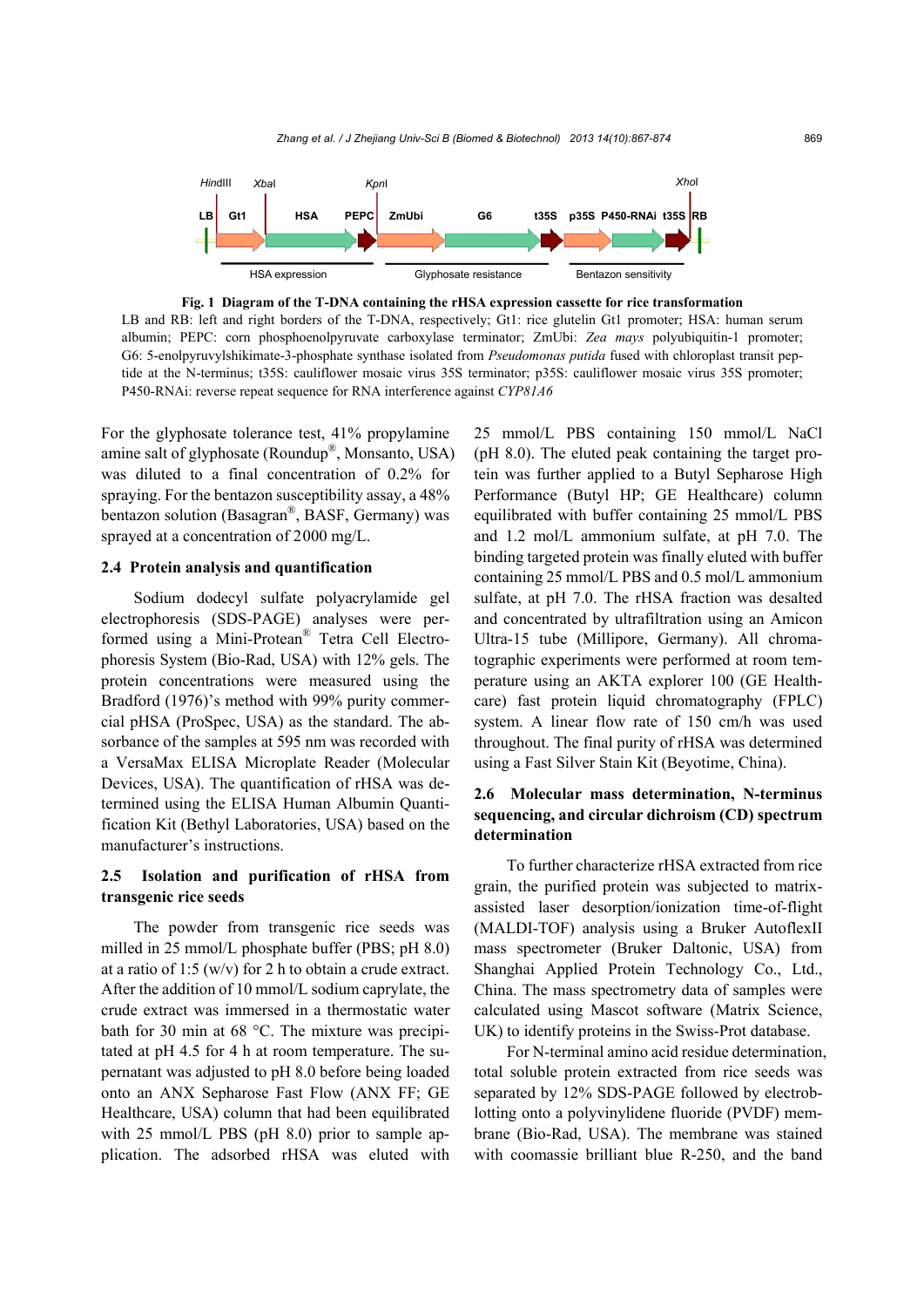corresponding to rHSA was excised for Edman degradation. N-terminal sequencing was carried out using an ABI491A (Applied Biosystems, USA) sequencer from Shanghai Applied Protein Technology Co., Ltd., China.

The CD spectra for rHSA and pHSA were recorded on a JASCO J-815 automatic spectropolarimeter by the Analysis and Measurement Center of Zhejiang University of Technology, China. The concentration of protein was 1 mg/ml in 50 mmol/L PBS (pH 7.4). Data were measured in the range of 190– 390 nm at a scanning speed of 50 nm/min.

## **3 Results**

# **3.1 Creation of transgenic rice stably expressing HSA**

A total of 209 independent transformed T0 events were generated and grown in the field to harvest seeds. The total soluble protein extracted from T1 rice seeds was analyzed by SDS-PAGE for selecting transgenic lines with high rHSA expression level. A line named HSA-84 was found to be one of the highest expressing lines (Fig. 2). The transgenic rice seeds of HSA-84 displayed an opaque phenotype compared with non-transgenic control seeds. Due to the obvious visual difference, it was easy to distinguish the transgenic seeds from the regular seeds. We found that the transgenic rice seeds weighed an average of  $(20.4\pm1.2)$  g/1000 grains compared to  $(23.1\pm1.6)$  g/1000 grains for the conventional rice of the same cultivar, suggesting nearly a 10% yield penalty in the HSA-84 line. The germination rate of the transgenic rice was 92%, which was very close to the 94% of the conventional rice. The terminable transgenic rice showed no visible difference in growth and development compared to the non-transgenic control. rHSA was estimated to account for 0.72% of the total dry weight of the dehusked rice seeds. No significant difference was found among the T0–T3 seeds in rHSA expression level, indicating that the rHSA was stably expressed in different generations. Since the genetic cassettes for HSA expression, RNAi of the bentazon detoxifying enzyme, and glyphosate tolerance were all in a single T-DNA fragment, the chance of separation among these three cassettes was extremely low.



**Fig. 2 SDS-PAGE analysis of rHSA in T3 seeds of transgenic rice HSA-84** 

M: prestained protein ladder; Lane 1: non-transgenic rice seed extract (negative control); Lane 2: seed extract of the T3 transgenic rice HSA-84; Lane 3: pHSA (positive control)

# **3.2 Selective termination of HSA-84 plants by herbicides**

The T3 plants of HSA-84 were tested to determine their susceptibility to bentazon and glyphosate in the greenhouse. We found that one spray of bentazon at 2000 mg/L killed 100% of plants of HSA-84, but none of the regular non-transgenic rice, within 10 d (Fig. 3a). Thus, the regular dose of 2000 mg/L used for normal rice weed control is enough to kill the transgenic rice HSA-84. In contrast, the spraying of 20 mmol/L glyphosate killed all of the conventional rice plants in 10 d but did not affect any transgenic plants, as expected (Fig. 3b). These tests clearly demonstrated that the transgenic event HSA-84 was highly sensitive to bentazon but tolerant to glyphosate, while the conventional rice plants showed the opposite responses. Thus, the termination of the transgenic rice plants could be highly feasible. Moreover, similar results were observed after further tests on T4 and T5 plants, suggesting that the sensitivity to the two herbicides was stably inherited in transgenic line HSA-84. However, more generations of transgenic plants still need to be monitored as the long-term heritability of the RNAi has not yet been well studied.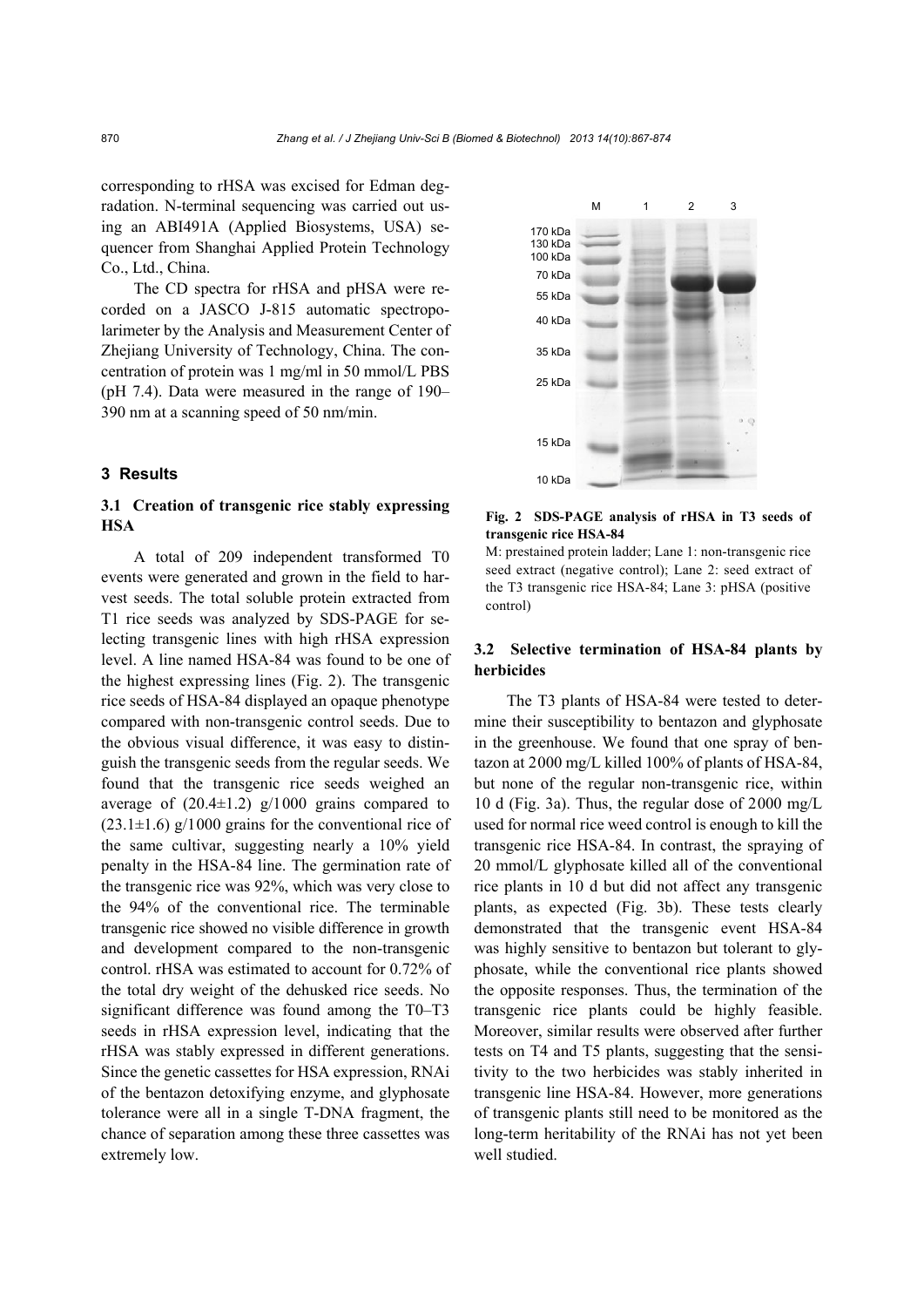

**Fig. 3 Susceptibility to bentazon and glyphosate of the transgenic rice HSA-84** 

The T3 transgenic rice line HSA-84 along with untransformed rice (CK) was cultured in a greenhouse and sprayed with 2000 mg/L bentazon (a) or 20 mmol/L glyphosate (b). The pictures were taken 10 d after spraying

## **3.3 rHSA purification scheme**

A purification scheme comprising crude extract pretreatment and two chromatography steps was developed in this study (Fig. 4). Since HSA has a high thermal tolerance (Sumi *et al.*, 1999; Belew *et al.*, 2008) but high protease-sensitivity (Fernández-San Millán *et al.*, 2003), thermal treatment of crude protein extracts was performed to inactivate proteases and denature some rice seed storage proteins. Initially, we attempted to use Capto MMC (Belew *et al.*, 2008) to capture rHSA. Unexpectedly, we found precipitation at pH 4.5 could significantly remove a large quantity of other proteins (Table 1). Based on this finding, a precipitation procedure, rather than a chromatography step, was used for the initial step in the purification scheme. In the presence of 10 mmol/L sodium caprylate, rHSA was protected from degradation during the heating and precipitation processes with a recovery rate of 90.5% (Table 1). Accordingly, this stabilizer should be dissolved into the crude extract prior to heat treatment. Note that crude extracts with high turbidity could be clarified after heating and precipitating, and thus, centrifugation is not necessary before the chromatography step.



**Fig. 4 Scheme showing the steps involved in the purification of rHSA from the transgenic rice seeds**

**Table 1 Purification summary of rHSA produced by transgenic rice**

| Purification step                 | rHSA weight<br>(mg) | Purity<br>(%)  | Recovery<br>(%) |
|-----------------------------------|---------------------|----------------|-----------------|
| Initial extraction                | $288 \pm 19$        | $29.3 \pm 3.2$ | 100             |
| Heat treatment &<br>pH adjustment | $259 \pm 35$        | $59.6 \pm 1.9$ | $90.5 \pm 3.2$  |
| <b>ANX FF</b>                     | $224\pm 24$         | $87.7 \pm 2.3$ | $85.8 \pm 2.6$  |
| <b>Butyl HP</b>                   | $180 \pm 36$        | $>99*$         | $80.4 \pm 3.9$  |
| Final preparation                 | $179 \pm 6$         | $>99*$         | $62.4 \pm 3.7$  |

Recovery=(rHSA weight in each step/rHSA weight in initial extraction)×100%; Purity=(rHSA weight/TSP weight in the same step)× 100%, where TSP is total soluble protein. Purity of rHSA was determined by SDS-PAGE (silver staining). Values are expressed as mean±standard deviation (SD), *n*=3

A capture purification step was started with ANX FF, which proved to be effective for rHSA concentration and partial purification. This step enriched rHSA to 85.8% (Table 1), whereas the major low molecular weight proteins in the supernatant were removed in the flow through fraction (Fig. 5). As a polishing step, the Butyl HP column was used to facilitate the removal of the residual non-HSA proteins. The rHSA eluted from Butyl HP column appeared as a single band of pure protein in SDS-PAGE (Fig. 5).

The total recovery of rHSA from triple replications was  $(62.4\pm3.7)\%$  (Table 1), indicating that the complete purification process is reproducible. SDS-PAGE silver-staining analysis demonstrated that the final purity of rHSA was comparable to that of a pHSA (>99%) control. Together, these results suggest that the rHSA was successfully purified by the two steps of chromatographic purification.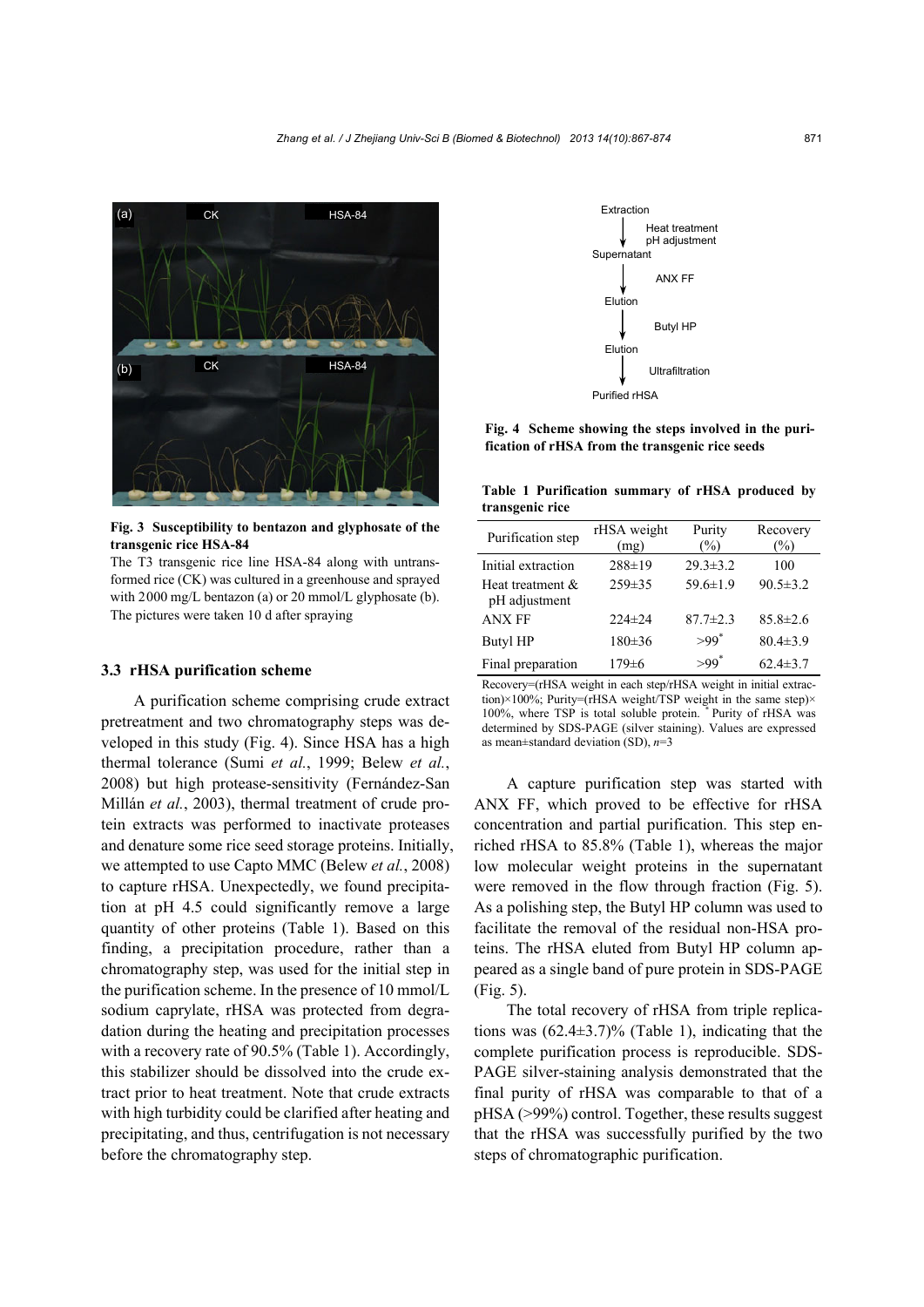

**Fig. 5 SDS-PAGE analysis of the main fractions after different stages of the rHSA purification process**  Lane 1: crude extract; Lane 2: supernatant after heating and pH adjustment; Lane 3: eluted from ANX FF column; Lane 4: eluted from the Butyl HP column; Lane 5: pHSA

## **3.4 Characterization of the purified rHSA**

Mass spectrometry analysis, N-terminus sequencing, and determination of the CD spectrum were performed to confirm the similarity of rHSA to the natural protein. The *m*/*z* (mass/charge) value showed that the rHSA had an equivalent molecular weight of 66441 Da (Fig. 6), which is very close to the 66531 Da of its natural counterpart from the UniProtKB database. Ten N-terminal amino acid residues were determined as follows: DAHKSEVAHR. This result revealed that the cleavage of the signal peptide sequence was correct and that the mature rHSA was identical to the pHSA in the primary structure. The correct secondary structure is necessary for the functional activity of rHSA. The CD spectrum analysis further confirmed that the recombinant protein had the same conformation as the natural analogue (Fig. 7).



**Fig. 6 Molecular weight determination of rHSA by MALDI-TOF**



**Fig. 7 CD spectra of pHSA (a) and rHSA (b)**

#### **4 Discussion**

While the technology for producing rHSA using transgenic rice has been well developed, the issue of a transgene containment strategy has not been addressed for transgenic rice for molecular farming. This is a major concern for large scale planting of such transgenic rice in open fields. We have developed a transgenic line for high expression of rHSA with a built-in spread control technology. Such transgenic rice plants could be killed by bentazon during regular weed control if they spread accidently into regular rice. The technology could be used as a preventive scheme to exclude any possibly contaminated transgenic rice expression of rHSA. When a certain area of rice is suspected of being contaminated, we can ensure removal of any rHSA contaminant simply by using bentazon as the herbicide for weed control. The built-in containment strategy illustrated in this study makes the detection and selective termination of the transgenic plants inexpensive and convenient.

Rice-derived rHSA does not require sophisticated equipment, unlike traditional yeast fermentation, and could be scaled up simply by planting a larger acreage of transgenic rice. Rice seeds also offer a low hydrolytic condition for storage of rHSA, which can overcome the limitation of protein stability within the microbial expression system. The concentration of rHSA in T3 transgenic rice seeds was shown to account for 0.72% of dry weight of the dehusked rice seeds in our assays, which is much higher than the estimated cost-effective threshold (0.1 g/kg) for commercial production of rHSA in plants (Farran *et al.*, 2002). Another object of this study was to develop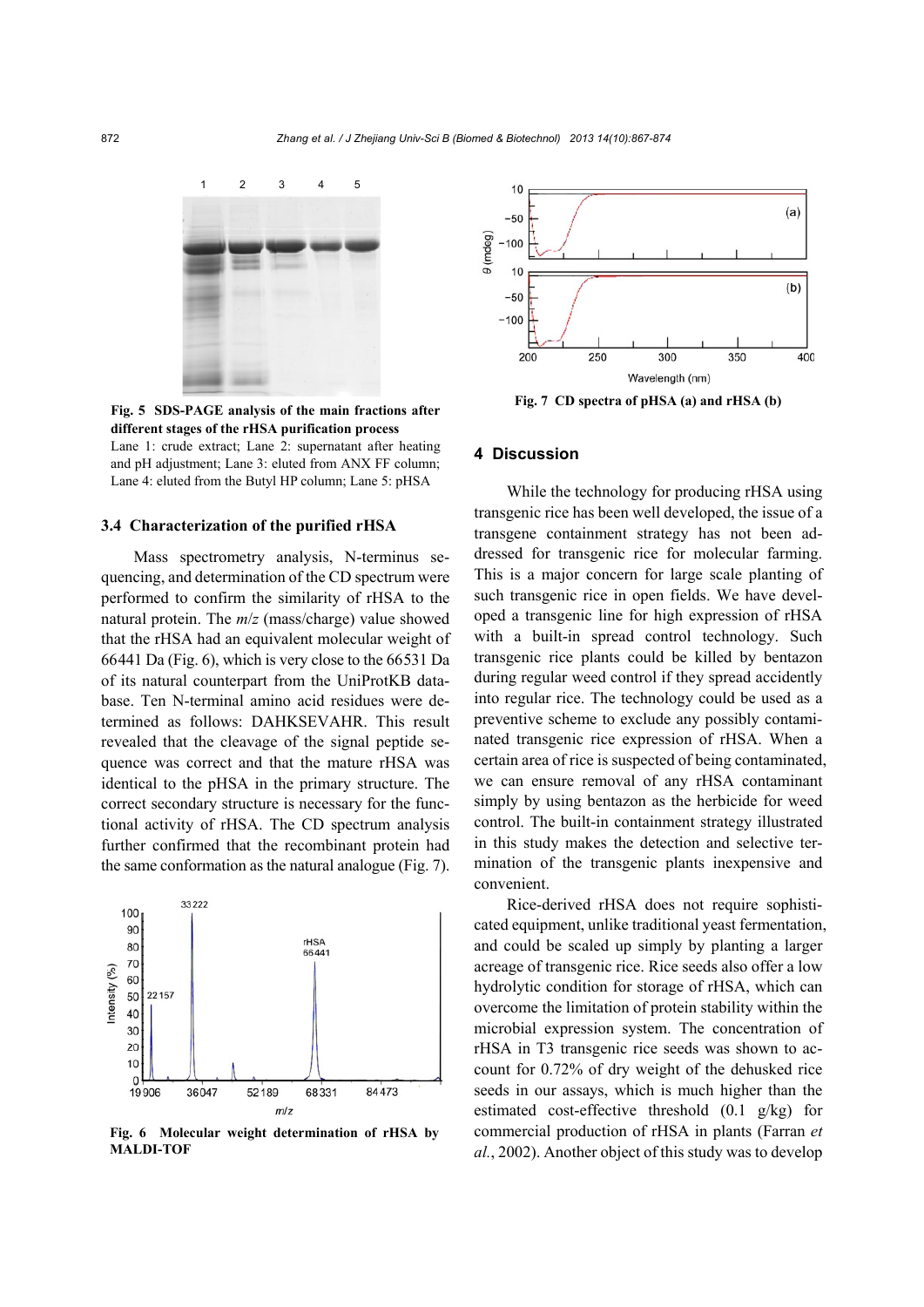a good manufacturing practice (GMP)-compliant scheme for isolating rHSA of high purity. The total recovery of our purification process was 62.4% and the final product reached 99% purity, which is likely to be pure enough for use as a cell culture component. The chromatography combination (ANX FF and Butyl HP) designed in this study significantly shortened the purification period and reduced the operational cost. We believe that the simple purification protocol could be further optimized for pilot- or production-scale operations.

We have proved that the rHSA produced by the transgenic rice reported here is identical to native protein from blood in terms of its N-terminal amino acid sequence, molecular mass as measured by MALDI-TOF, and secondary structure as shown by its CD spectrum. Previous research has shown that rHSA is identical to native protein in biological activity (Kobayashi, 2006). Therefore, we expect that the rHSA protein produced by the transgenic rice here is also biologically identical to its native protein.

In conclusion, we have developed a commercially feasible transgenic rice expression system for rHSA with a built-in containment technology. Unlike non-transgenic rice, such transgenic rice with high glyphosate resistance is extremely sensitive to bentazon, and thus can be selectively killed by bentazon. We also designed a simple purification scheme with high efficiency and high yield, which can purify the rHSA to 99% purity.

## **Compliance with ethics guidelines**

Qing ZHANG, Hui YU, Feng-zhen ZHANG, and Zhi-cheng SHEN declare that they have no conflict of interest.

This article does not contain any studies with human or animal subjects performed by any of the authors.

#### **References**

- Belew, M., Yan, M., Zhang, W., Caldwell, K., 2008. Purification of recombinant human serum albumin (rHSA) produced by genetically modified *Pichia pastoris*. *Separ. Sci. Technol.*, **43**(11-12):3134-3153. [doi:10.1080/01496390 802221857]
- Bosse, D., Praus, M., Kiessling, P., Nyman, L., Andresen, C., Waters, J., Schindel, F., 2005. Phase I comparability of recombinant human albumin and human serum albumin.

*J. Clin. Pharmacol*., **45**(1):57-67. [doi:10.1177/009127 0004269646]

- Bradford, M.M., 1976. A rapid and sensitive method for quantitation of microgram quantities of protein utilizing principle of protein-dye binding. *Anal. Biochem*., **72**(1-2): 248-254. [doi:10.1016/0003-2697(76)90527-3]
- Cai, C., Zhou, K., Wu, Y., Wu, L., 2006. Enhanced liver targeting of 5-fluorouracil using galactosylated human serum albumin as a carrier molecule. *J. Drug Target*., **14**(2): 55-61. [doi:10.1080/10611860600613324]
- Chuang, V.T.G., Otagiri, M., 2007. Recombinant human serum albumin. *Drugs Today*, **43**(8):547-561. [doi:10.1358/ dot.2007.43.8.1067343]
- Dong, Y., Zhang, F., Wang, Z., Du, L., Hao, A., Jiang, B., Tian, M., Li, Q., Jia, Q., Wang, S., *et al*., 2012. Extraction and purification of recombinant human serum albumin from *Pichia pastoris* broths using aqueous two-phase system combined with hydrophobic interaction chromatography. *J. Chromatogr. A*, **1245**:143-149. [doi:10.1016/j.chroma. 2012.05.041]
- Erstad, B.L., 1996. Viral infectivity of albumin and plasma protein fraction. *Pharmacotherapy*, **16**(6):996-1001.
- Farran, I., Sánchez-Serrano, J., Medina, J., Prieto, J., Mingo-Castel, A., 2002. Targeted expression of human serum albumin to potato tubers. *Transgenic Res.*, **11**(4):337-346. [doi:10.1023/A:1016356510770]
- Fernández-San Millán, A., Mingo-Castel, A., Miller, M., Daniell, H., 2003. A chloroplast transgenic approach to hyper-express and purify human serum albumin, a protein highly susceptible to proteolytic degradation. *Plant Biotechnol. J*., **1**(2):71-79. [doi:10.1046/j.1467-7652.2003. 00008.x]
- Fox, J.L., 2003. Puzzling industry response to ProdiGene fiasco. *Nat. Biotechnol*., **21**(1):3-4. [doi:10.1038/nbt 0103-3b]
- Hammitt, D., Walker, D., Syrop, C., Miller, T., Bennett, M., 1991. Treatment of severe male-factor infertility with high concentrations of motile sperm by microinsemination in embryo cryopreservation straws. *J. In Vitro Fert. Embryo Transf.*, **8**(2):101-110. [doi:10.1007/BF01138 663]
- Hastings, G.E., Wolf, P.G., 1992. The therapeutic use of albumin. *Arch. Fam. Med*., **1**(2):281-287. [doi:10.1001/ archfami.1.2.281]
- He, Y., Ning, T., Xie, T., Qiu, Q., Zhang, L., Sun, Y., Jiang, D., Fu, K., Yin, F., Zhang, W., *et al*., 2011. Large-scale production of functional human serum albumin from transgenic rice seeds. *PNAS*, **108**(47):19078-19083. [doi:10.1073/pnas.1109736108]
- Hiei, Y., Ohta, S., Komari, T., Kumashiro, T., 1994. Efficient transformation of rice (*Oryza sativa* L.) mediated by agrobacterium and sequence analysis of the boundaries of the T-DNA. *Plant J*., **6**(2):271-282. [doi:10.1046/j.1365- 313X.1994.6020271.x]
- Huang, L.F., Liu, Y.K., Lu, C.A., Hsieh, S.L., Yu, S.M., 2005. Production of human serum albumin by sugar starvation induced promoter and rice cell culture. *Transgenic Res.*, **14**(5):569-581. [doi:10.1007/s11248-004-6481-5]